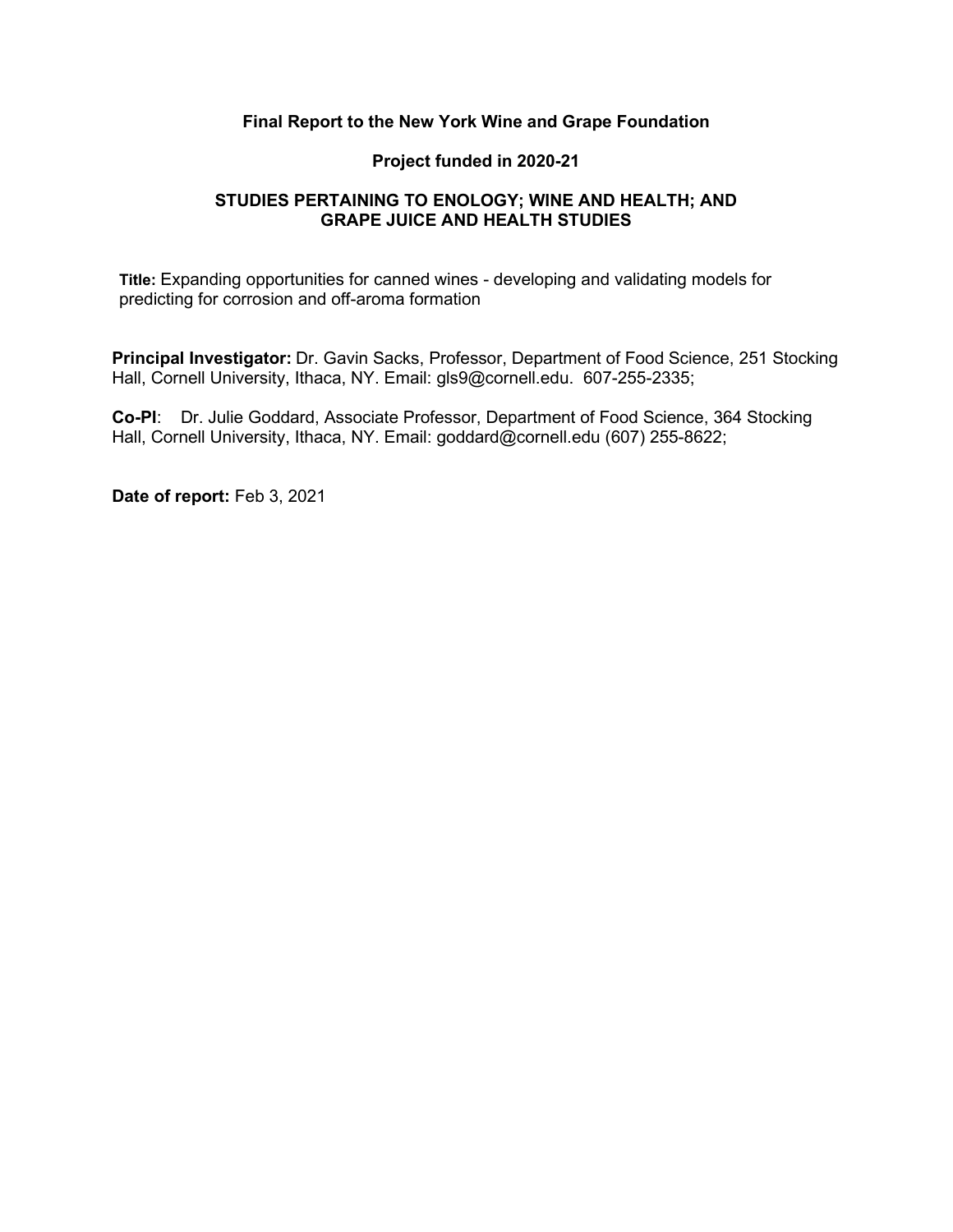**Executive Summary:** The value of wines packaged in aluminum cans has grown by almost 100fold in the last decade, but producers report that canned wines (and related products like ciders) often have shorter shelf life than conventionally packaged wines. Specifically, canned wines may undergo corrosion and develop 'reduced' aromas due to formation of  $H_2S$  ("rotten egg" aroma) from reaction of sulfur dioxide  $(SO<sub>2</sub>)$ , also referred to as "sulfites") with aluminum. Aluminum beverage cans contain protective polymer liners, but  $SO<sub>2</sub>$  appears able to circumvent this barrier, especially in newer BPA – Non-intent (BPA-NI) liners being adopted by industry. Beverage can manufacturers offer pre-canning evaluations and recommendations for limits on  $SO<sub>2</sub>$ ; they also provide recommended limits for wine components suspected of accelerating this corrosion process, such as copper and chloride. However, these recommendations are largely unvalidated. The overall objective of this proposal was to develop and validate accelerated aging tests for  $H_2S$ formation in canned wines and use these tests to determine how wine composition affects compatibility with can storage.

Although the project start was delayed by several months due to the COVID19 pandemic, we successfully developed an accelerated aging assay for canned wines. Preliminary work indicates that red wines are of low risk for  $H_2S$  formation even if they have high free  $SO_2$ . Newer liners based on acrylic have the highest risk of  $H_2S$  formation, with lower risk for both epoxy and epoxyacrylic.

# **Project Objectives:**

1) Using commercial and model wines, develop and validate accelerated aging tests that predict corrosion and H2S formation during long-term storage.

2) Develop and validate multivariate models to relate wine composition to the rates of corrosion and  $H_2S$  formation in canned wines with varying liner types.

## **Progress towards Objectives (Methods, Results, Analysis)**

Despite a 3 month delay to project initiation due to COVID19 mandated lab shutdown, we have made significant progress on our objectives.

## *Objective 1: develop and validate accelerate aging tests*

We have developed a novel protocol for accelerated aging tests of beverage  $\times$  can compatibility. Aluminum coupons (1 x 2 cm) were coated with one of three commercial liners (epoxy, epoxy acrylate, and acrylate). The exposed edges were covered with an impermeable hot melt glue. The coupon was placed in a 20 mL glass crimp-top vial, and the vial filled with either a model or commercial wine. By purging the vials with inert gas prior to sealing with crimped butyl rubber septa, we could achieve undetectable levels of total package oxygen and dissolved oxygen pickup (<10 ppb) after 1 week storage time at elevated temperatures. (Fig 1)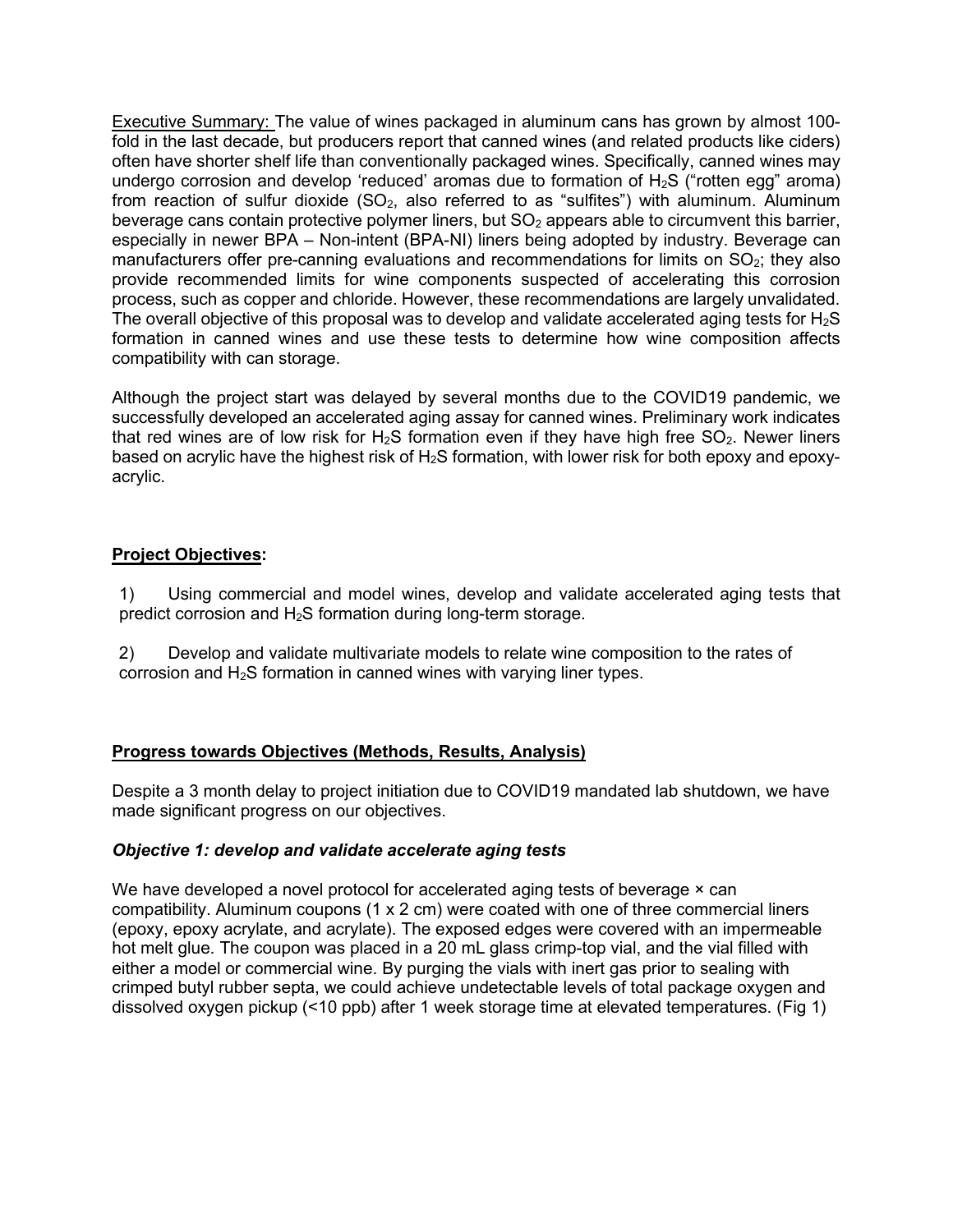

*Figure 1 - (left) Aluminum coupons coated with common can coating materials; (right) coated coupon immersed in white wines for accelerated aging trials*

For accelerated aging trials, vials were held at 3 days at 50  $^{\circ}$ C, and H<sub>2</sub>S was measured using gas detection tubes. This time-temperature combination was selected because it allowed for measurable  $H_2S$  to be formed even with the least permeable coating (epoxy). The test was also sufficiently reproducible, with relative standard deviations (RSD) ~20%.

Initial results for the accelerated aging test were logical. We observed higher H<sub>2</sub>S production for white wines than red wines. We also observed the highest production of  $H_2S$  with acrylic coatings, and the lowest production with epoxy coatings. Representative data is shown in Figure 2. These results align with anecdotal reports from winemakers



*Figure 2 – H2S production during accelerated aging tests of aluminum coupons stored in either Riesling (left) or a Red Blend (right), both sourced from the Finger Lakes. Coupons varied in liner composition: Epoxy, Epoxy-Acrylate, or Acrylic. A control (+C, uncoated coupon) was also included. The sensory threshold for H2S in wine is ~1 ppb.*

We are currently in the process of validating the new accelerated aging assay.

- A total of twelve wines have been packaged in aluminum beverage cans with one of three different can liners.
- Approximately half of the wines were sourced from NY State. Varietals include both red and whites (Chardonnay, Riesling, Sauvignon blanc, Cabernet franc, Merlot) and their blends.
- Wines will be sampled at multiple intervals (1, 3, and 6 months) for analysis.
- Data will be compared against the same wines stored under accelerated aging conditions.